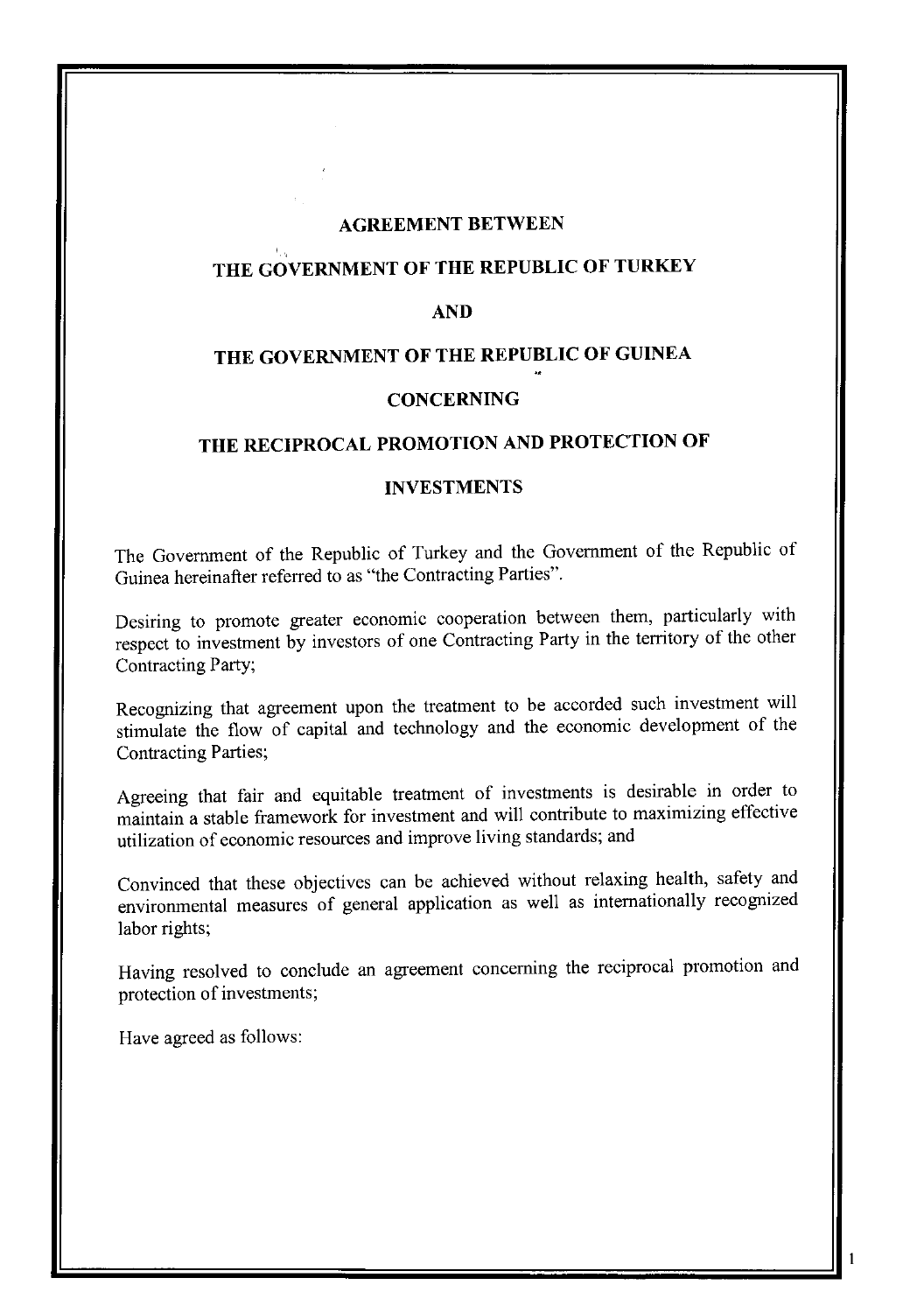## **ARTICLE I Definitions**

For the purpose of this Agreement;

1. The term "investment" means every kind of asset, connected with business activities, acquired for the purpose of establishing lasting economic relations in the territory of a Contracting Party in conformity with its laws and regulations, and shall include in particular, but not exclusively:

(a) movable and immovable property, as well as any other rights as mortgages, liens, pledges and any other similar rights as defined 'In conformity with the laws and regulations of the Contracting Party in whose territory the property is situated;

(b) reinvested returns, claims to money or any other rights having financial value related to an investment;

(c) shares, stocks or any other form of participation in companies;

( d) industrial and intellectual property rights, in particular patents, industrial designs, technical processes, as well as trademarks, goodwill and know-how;

(e) business concessions conferred by law or by contract, including concessions related to natural resources;

provided that such investments are not in the nature of acquisition of shares or voting power amounting to, or representing of, less than ten  $(10)$  percent of a company through stock exchanges which shall not be covered by this Agreement.

2. The term "investor" means:

(a) natural persons having the nationality of a Contracting Party according to its laws,

(b) companies, corporations, firms, business partnerships incorporated or constituted under the law in force of a Contracting Party and having their registered offices together with substantial business activities in the territory of that Contracting Party,

who have made an investment in the territory of the other Contracting Party.

3. The term "returns" means the amounts yielded by an investment and includes in particular, though not exclusively, profit, interest, capital gains, royalties, fees and dividends.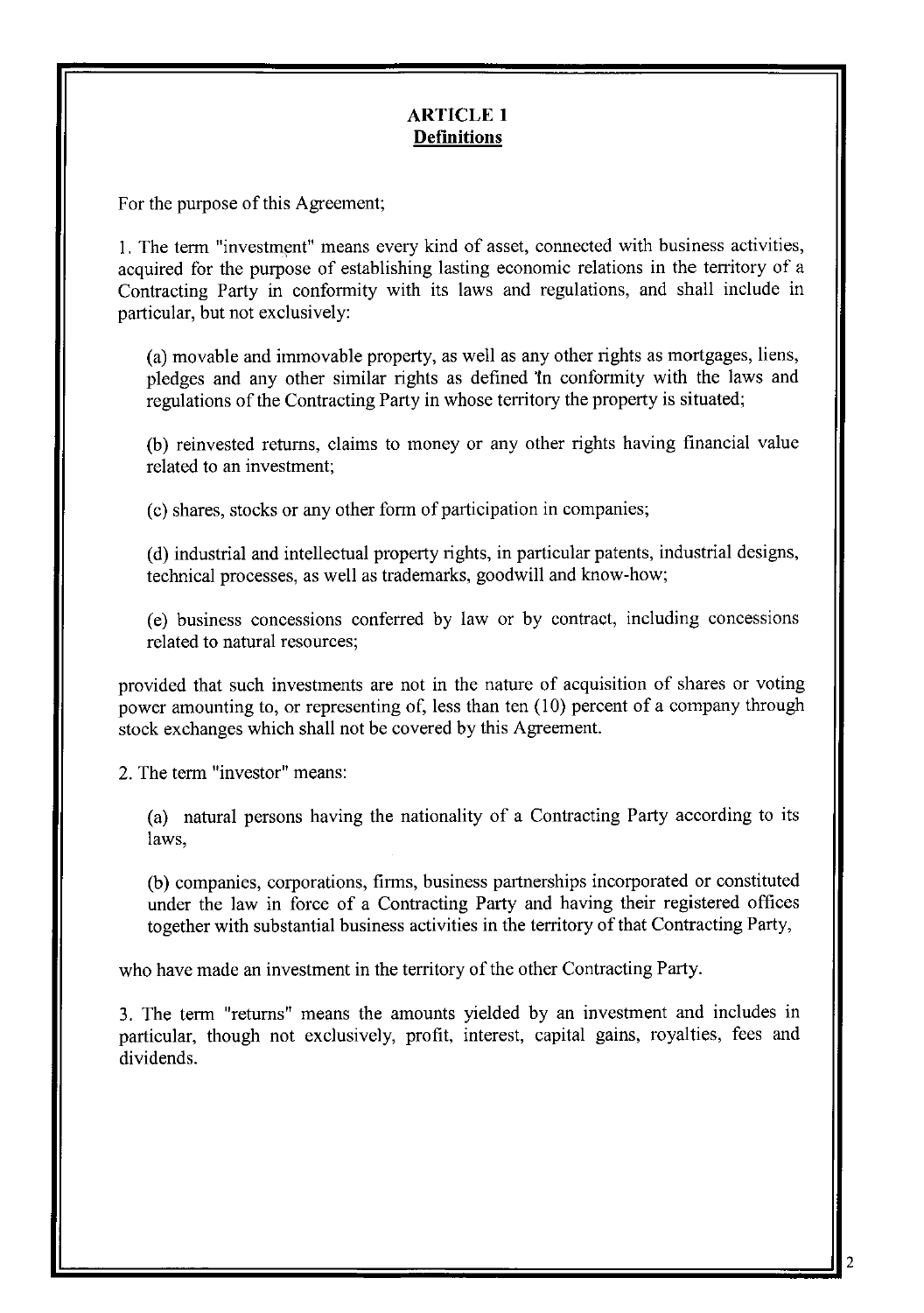4. The "territory" means:

(a) in respect of the Republic of Turkey; the land territory, internal waters, the territorial sea and the airspace above them, as well as the maritime areas over which Turkey has sovereign rights or jurisdiction for the purpose of exploration, exploitation and preservation of natural resources whether living or non-living, pursuant to international law.

(b) in respect of the Republic of Guinea; the land territory, internal waters, the territorial sea and the airspace above them, as well as the maritime areas over which Guinea has sovereign rights or jurisdiction for the purpose of exploration, exploitation and preservation of natural resources whether living or non-living, pursuant to international law.

## **ARTICLE2 Scope of Application**

This Agreement shall apply to investments in the territory of one Contracting Party, made in accordance with its national laws and regulations, by investors of the other Contracting Party, whether prior to, or after the entry into force of the present Agreement. However, this Agreement shall not apply to any disputes that have arisen before its entry into force.

## **ARTICLE3 Promotion and Protection of Investments**

1. Subject to its laws and regulations, each Contracting Party shall in its territory promote as far as possible investments by investors of the other Contracting Party.

2. Investments of investors of each Contracting Party shall at all times be accorded treatment in accordance with international law minimum standard of treatment, including fair and equitable treatment and full protection and security in the territory of the other Contracting Party. Neither Contracting Party shall in any way impair the management, maintenance, use, operation, enjoyment, extension, sale, liquidation or disposal of such investments by unreasonable or discriminatory measures.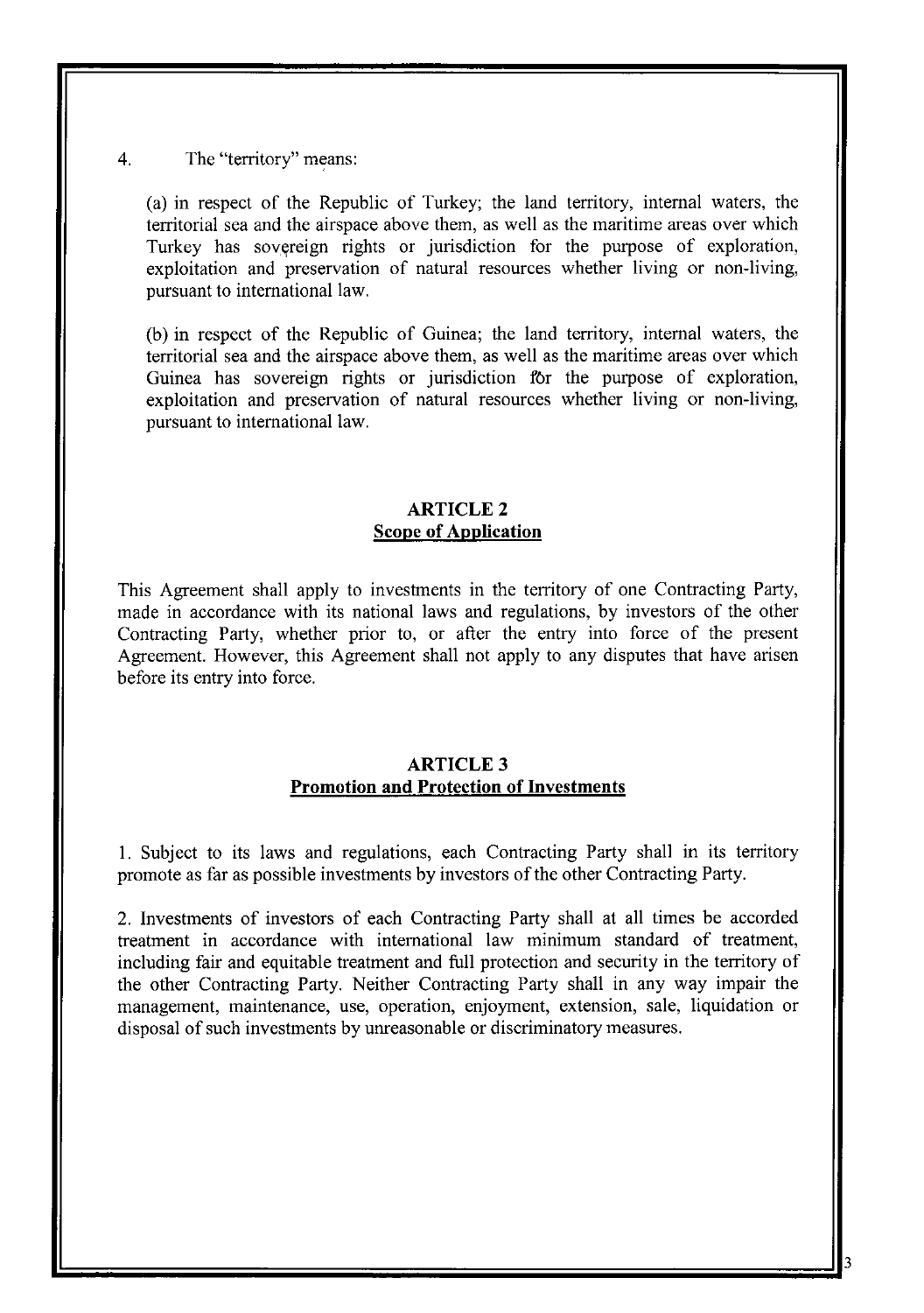## **ARTICLE4 Treatment of Investments**

I. Each Contracting Party shall admit in its territory investments on a basis no less favourable than that accorded in like circumstances to investments of investors of any third State, within the framework of its laws and regulations.

2. Each Contracting Party shall accord to these investments, once established, treatment no less favourable than that accorded in like circumstances to investments of its investors or to investments of investors of any third State, whichever is the most favourable, as regards the management, maintenance, use, operation, enjoyment, extension, sale, liquidation or disposal of the investment.

3. The Contracting Parties shall within the framework of their national legislation give favorable consideration to applications for the entry and sojourn of nationals of either Contracting Party who wish to enter the territory of the other Contracting Party in connection with the making and carrying through of an investment.

4. (a) The Provisions of this Article shall not be construed so as to oblige one Contracting Party to extend to the investors of the other Contracting Party the benefit of any treatment, preference or privilege which may be extended by the former Contracting Party by virtue of any international agreement or arrangement relating wholly or mainly to taxation.

(b) The non-discrimination, national treatment and most-favored nation treatment provisions of this Agreement shall not apply to all actual or future advantages accorded by either Contracting Party by virtue of its membership of, or association with a customs, economic or monetary union, a common market or a free trade area; to nationals or companies of its own, of Member States of such union, common market or free trade area, or of any other third State.

(c) Paragraphs (I) and (2) of this Article shall not apply in respect of dispute settlement provisions between an investor and the hosting Contracting Party laid down simultaneously by this Agreement and by another similar international agreement to which one of the Contracting Parties is signatory.

d) The provisions of Article 3 and 4 of this Agreement shall not oblige the Republic of Turkey to accord investments of investors of the other Contracting Party the same treatment that it accords to investments of its own investors with regard to acquisition of land, real estates, and real rights thereof.

**L:;;;;;;==========================..:.14**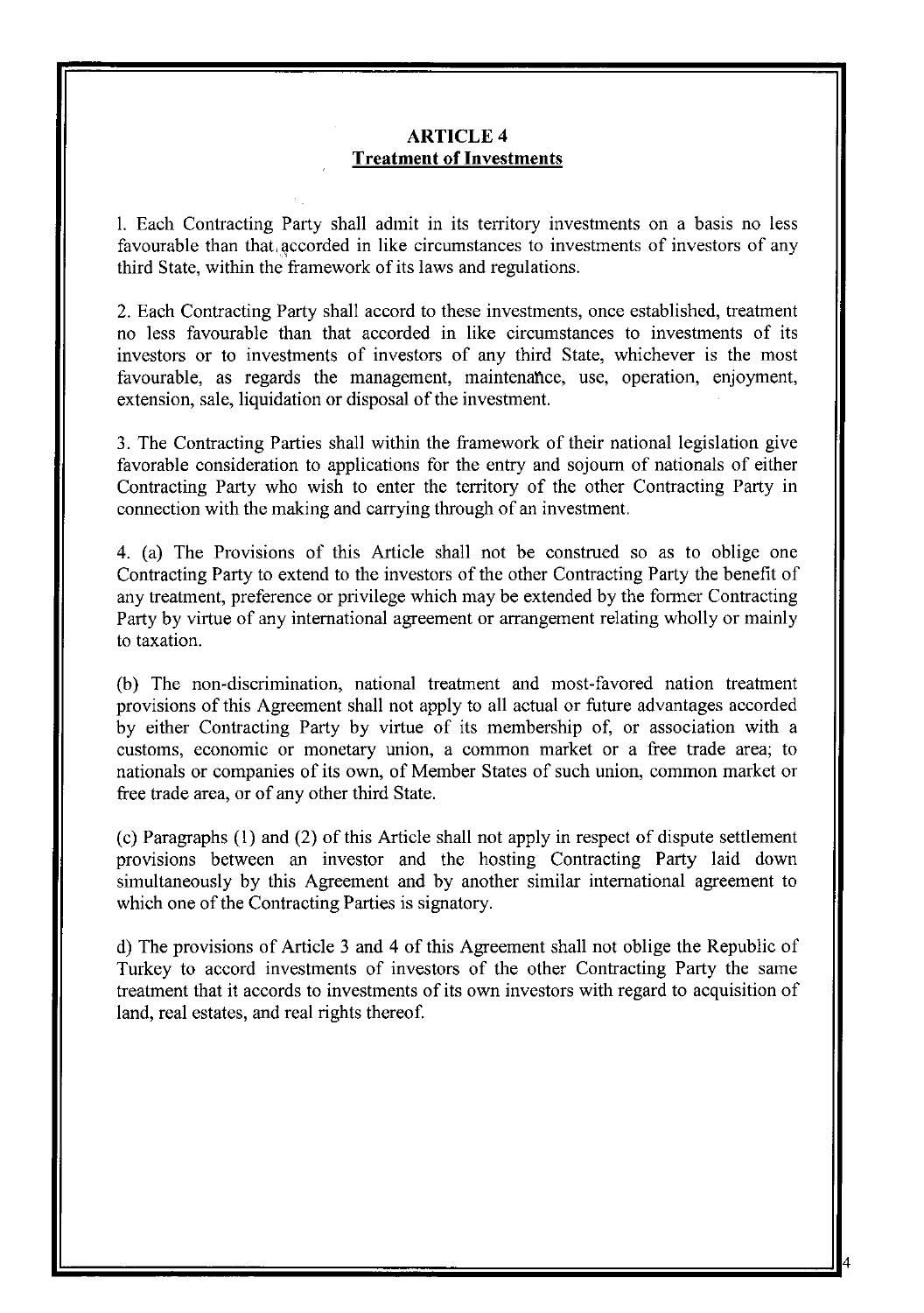## **ARTICLE 5 General Exceptions**

I. Nothing in this Agreement shall be construed to prevent a Contracting Party from adopting, maintaining, or enforcing any non-discriminatory legal measures:

(a) designed and applied for the protection of human, animal or plant life or health, or the environment;

(b) related to the conservation of living or non-living exhaustible natural resources.

2. Nothing in this Agreement shall be construed:

(a) to require any Contracting Party to furnish or allow access to any information the disclosure of which it determines to be contrary to its essential security interests;

(b) to prevent any Contracting Party from taking any actions that it considers necessary for the protection of its essential security interests,

(i) relating to the traffic in arms, ammunition and implements of war and to such traffic and transactions in other goods, materials, services and technology undertaken directly or indirectly for the purpose of supplying a military or other security establishment,

(ii) taken in time of war or other emergency in international relations, or

(iii) relating to the implementation of national policies or international agreements respecting the non-proliferation of nuclear weapons or other nuclear explosive devices; or

(c) to prevent any Contracting Party from taking action in pursuance of its obligations under the United Nations Charter for the maintenance of international peace and security.

#### **ARTICLE 6 Expropriation and Compensation**

1. Investments shall not be expropriated, nationalized or subject, directly or indirectly, to measures of similar effects (hereinafter referred as expropriation) except for a public purpose, in a non-discriminatory manner, upon payment of prompt, adequate and effective compensation, and in accordance with due process of law and the general principles of treatment provided for in Article 4 of this Agreement.

2. Non-discriminatory legal measures designed and applied to protect legitimate public welfare objectives, such as health, safety and environment, do not constitute indirect expropriation.

**L:;;;;;;;==========================15**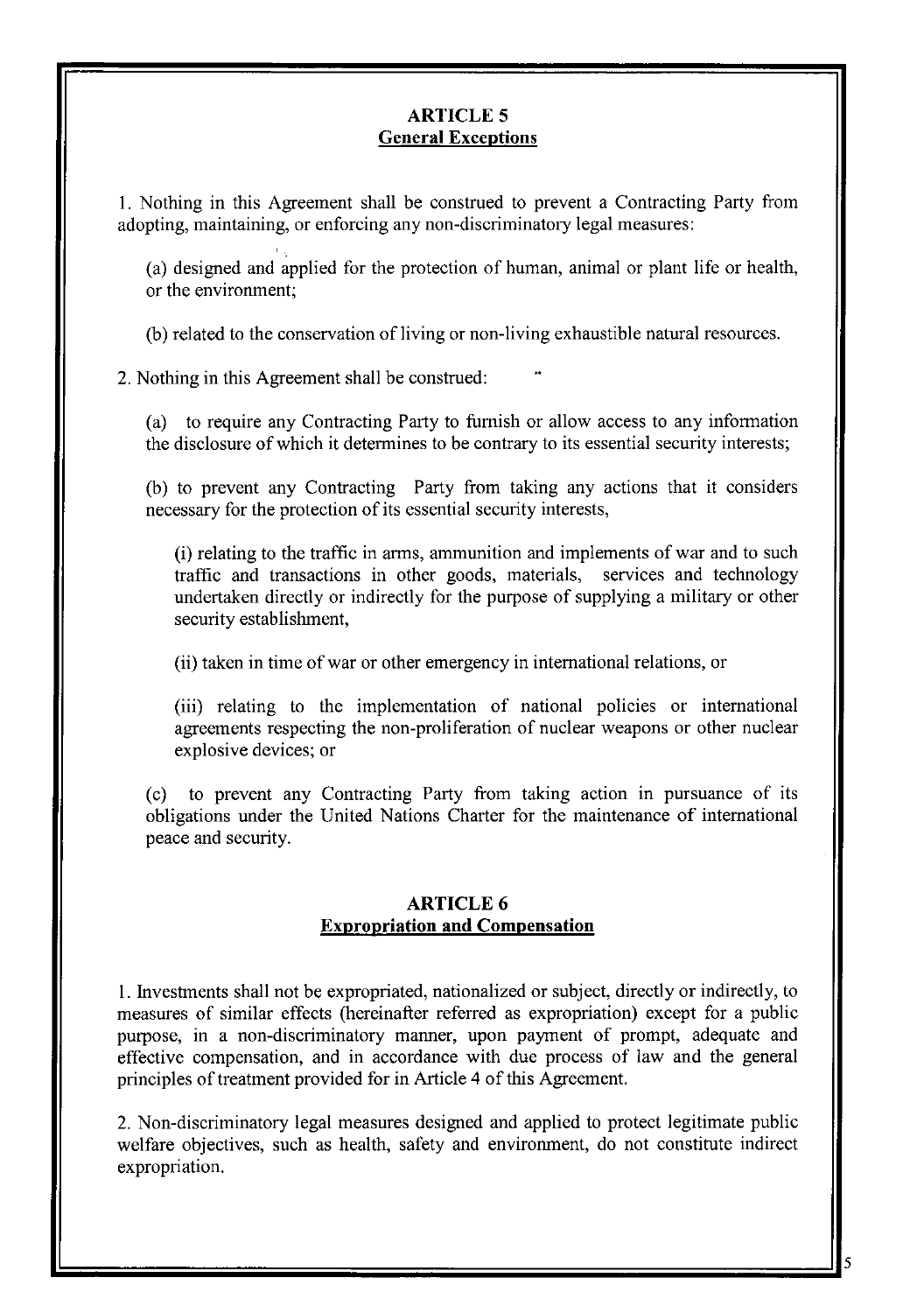3. Compensation shall be equivalent to the market value of the expropriated investment before the expropriation was taken or became public knowledge. Compensation shall be paid without delay and be freely transferable as described in paragraph 2 Article 8.

4. Compensation shall be payable in a freely convertible currency and in the event that payment of compensation is delayed, it shall include an interest rate equivalent to the highest interest paid on public claims in the hosting Contracting Party.

## **ARTICLE7 Compensation for Losses**

1. Investors of either Contracting Party whose investments suffer losses in the territory of the other Contracting Party owing to war, insurrection, civil disturbance or other similar events shall be accorded by such other Contracting Party treatment no less favourable than that accorded to its own investors or to investors of any third State, whichever is the most favourable treatment, as regards any measures it adopts in relation to such losses.

2. Without prejudice to paragraph (I) of this Article, investors of one Contracting Party who in any of the situations referred to in that paragraph suffer losses in the territory of the other Contracting Party resulting from:

- (a) requisitioning of their property by its forces or authorities; or
- (b) destruction of their property by its forces or authorities, which was not caused in combat action or was not required by the necessity of the situation;

shall be accorded restitution or compensation which in either case shall be prompt, adequate and effective. Resulting payments shall be freely convertible.

#### **ARTICLES Repatriation and Transfer**

I. Upon fulfillment of all tax obligations, each Contracting Party shall permit in good faith all transfers related to an investment to be made freely and without delay into and out of its territory. Such transfers include:

(a) the initial capital and additional amounts to maintain or increase investment,

**L:;;;;;============================;;;;;;;;!J6** 

- (b) returns,
- (c) proceeds from the sale or liquidation of all or any part of an investment,

(d) compensation pursuant to Article 6 and 7,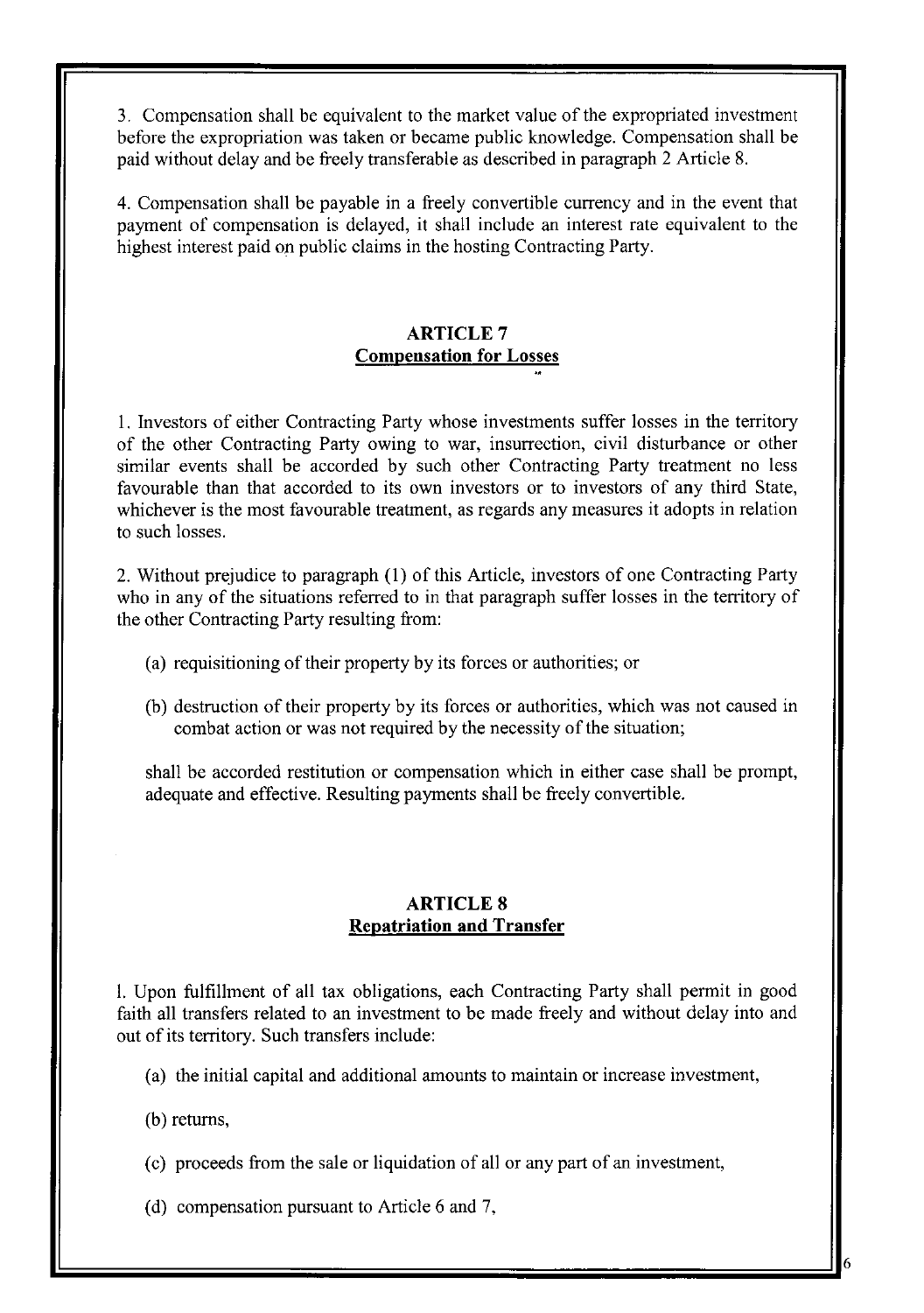(e) reimbursements and interest payments deriving from loans in connection with investments,

(f) salaries, wages and other remunerations received by the nationals of one Contracting Party who have obtained in the territory of the other Contracting Party the corresponding, work permits related to an investment,

(g) payments arising from an investment dispute.

2. Transfers shall be made in the convertible currency in which the investment has been made or in any convertible currency at the rate of exchange in force at the date of transfer, unless otherwise agreed by the investor and the hosting Contracting Party.

3. Where, in exceptional circumstances, payments and capital movements cause or threaten to cause serious balance of payments difficulties, each Contracting Party may temporarily restrict transfers, provided that such restrictions are imposed on a nondiscriminatory and in good faith basis.

## **ARTICLE9 Subrogation**

1. If one of the Contracting Parties has a public insurance or guarantee scheme to protect investments of its own investors against non-commercial risks, and if an investor of this Contracting Party has subscribed to it, any subrogation of the insurer under the insurance contract between this investor and the insurer, shall be recognized by the other Contracting Party.

2. The insurer is entitled by virtue of subrogation to exercise the rights and enforce the claims of that investor and shall assume the obligations related to the investment. The subrogated rights or claims shall not exceed the original rights or claims of the investor.

3. Disputes between a Contracting Party and an insurer shall be settled in accordance with the provisions of Article 10 of this Agreement.

#### **ARTICLE 10**

## **Settlement of Disputes Between One Contracting Party and Investors of the Other Contracting Party**

1. Disputes between one of the Contracting Parties and an investor of the other Contracting Party, in connection with his or her investment, shall be notified in writing, including detailed information, by the investor to the recipient Contracting Party of the investment. As far as possible, the investor and the concerned Contracting Party shall endeavor to settle these disputes by consultations and negotiations in good faith.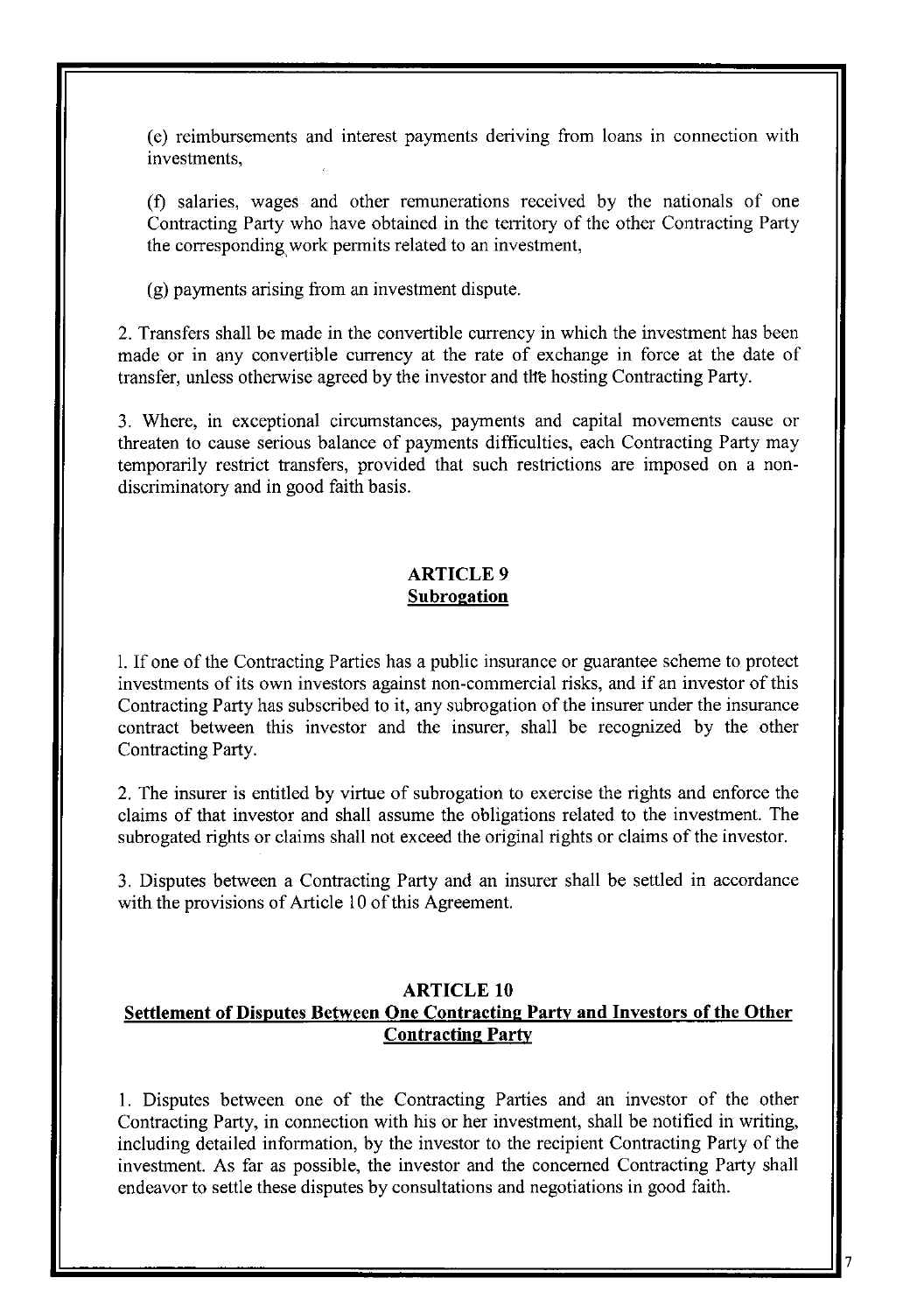2. If these disputes, cannot be settled in this way within six (6) months following the date of the written notification mentioned in paragraph 1, the disputes can be submitted, as the investor may choose, to:

(a) the competent court of the Contracting Party in whose territory the investment has been made,

or

(b) except as provided under paragraph 4 (a) and (b) of this Article, to:

(i) the International Center for Settlement of Irtvestment Disputes (ICSID) set up by the " Convention on Settlement of Investment Disputes Between States and Nationals of other States", in case both Contracting Parties become Parties of this Convention,

(ii) an ad hoc arbitral tribunal established under the Arbitration Rules of Procedure of the United Nations Commission for International Trade Law (UNCITRAL).

3. Once the investor has submitted the dispute to one or the other of the dispute settlement forums mentioned in paragraph 2 of this Article, the choice of one of these forums shall be final.

4. Notwithstanding the provisions of paragraph 2 of this Article;

(a) only the disputes arising directly out of investment activities which have obtained necessary permission, if there is any permission required, in conformity with the relevant legislation of the Republic of Turkey on foreign capital, and that effectively started shall be subject to the jurisdiction of the International Center for Settlement of Investment Disputes (ICSID) or any other international dispute settlement mechanism as agreed upon by the Contracting Parties;

(b) the disputes, related to the property and real rights upon the real estates within the territory of the Republic of Turkey are totally under the jurisdiction of the Turkish courts and therefore shall not be submitted to jurisdiction of the International Center for Settlement of Investment Disputes (ICSID) or any other international dispute settlement mechanism; and

(c) In the implementation of Article 64 of the "Convention on the Settlement of Investment Disputes between States and Nationals of other States", the following provision shall apply:

The Republic of Turkey shall not accept the referral of any disputes arising between the Republic of Turkey and any other Contracting State concerning the interpretation or application of "Convention on the Settlement of Investment Disputes between States and Nationals of other States", which is not settled by negotiation, to the International Court of Justice.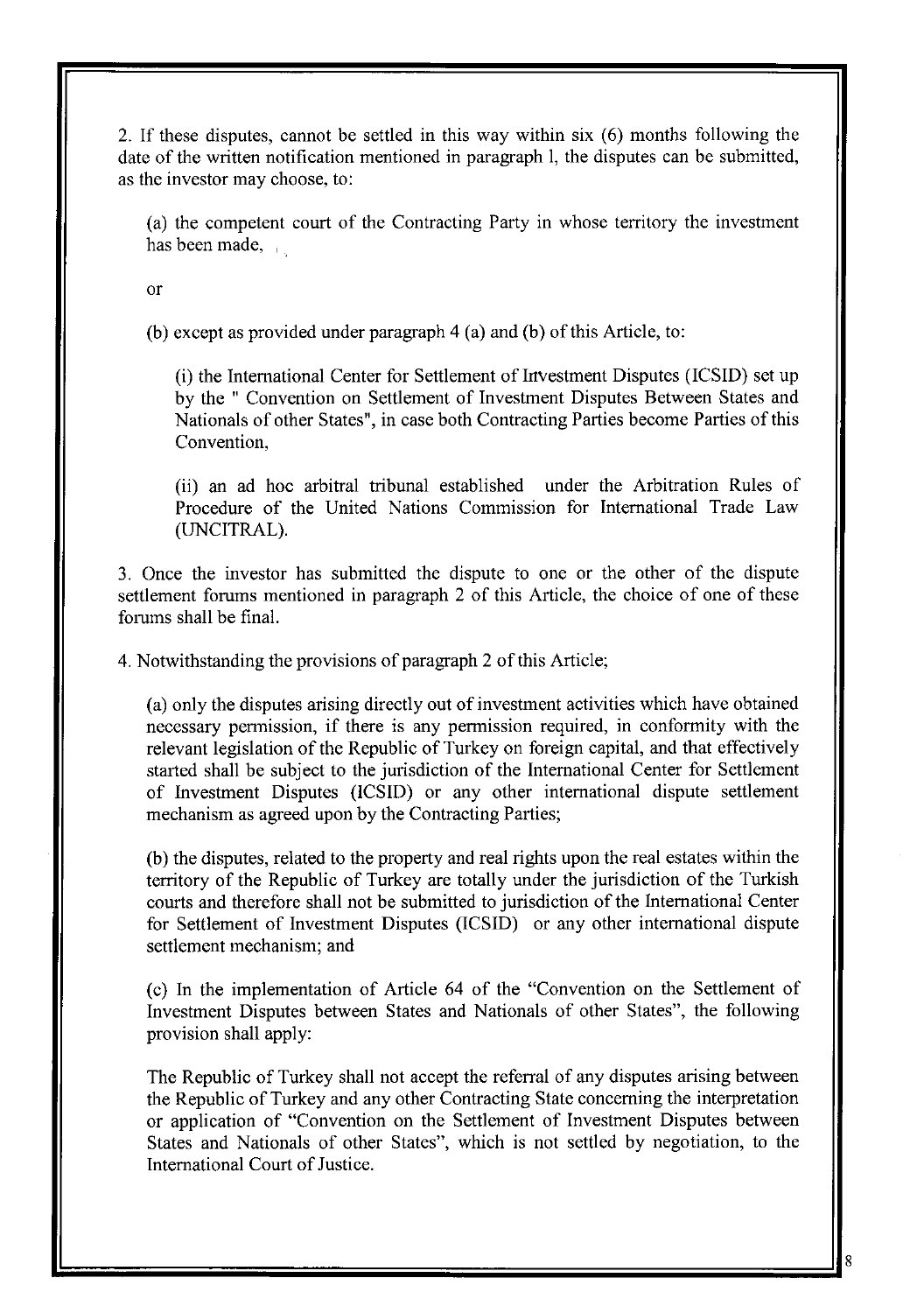5. The arbitral tribunal shall take its decisions in accordance with the provisions of this Agreement, the laws and regulations of the Contracting Party involved in the dispute on which territory the investment is made (including its rules on the conflict of laws) and the relevant principles of international law as accepted by both Contracting Parties.

6. The arbitration awards shall be final and binding for all parties in dispute. Each Contracting Party commits itself to execute the award according to its national law.

## **ARTICLE 11 Denial of Benefits**

1. A Contracting Party may deny the benefits of this Agreement to an investor of the other Contracting Party that is a company of such other Contracting Party and to investments of such investor if the company has no substantial business activities in the territory of the Contracting Party under whose law it is constituted or organized, and investors of a non-Contracting Party or investors of the denying Contracting Party, own or control the company.

2. The denying Contracting Party shall, to the extent practicable, notify the other Contracting Party before denying the benefits.

#### **ARTICLE 12 Settlement of Disputes Between The Contracting Parties**

1. The Contracting Parties shall seek in good faith and a spirit of cooperation a rapid and equitable solution to any dispute between them concerning the interpretation or application of this Agreement. In this regard, the Contracting Parties agree to engage in direct and meaningful negotiations to arrive at such solutions. If the Contracting Parties cannot reach an agreement within six (6) months after the beginning of disputes between themselves through the foregoing procedure, the disputes may be submitted, upon the request of either Contracting Party, to an arbitral tribunal of three members.

2. Within two (2) months of receipt of a request, each Contracting Party shall appoint an arbitrator. The two arbitrators shall select a third arbitrator as Chairman, who is a national of a third State. In the event either Contracting Party fails to appoint an arbitrator within the specified time, the other Contracting Party may request the President of the International Court of Justice to make the appointment.

3. If both arbitrators cannot reach an agreement about the choice of the Chairman within two (2) months after their appointment, the Chairman shall be appointed upon the request of either Contracting Party by the President of the International Court of Justice.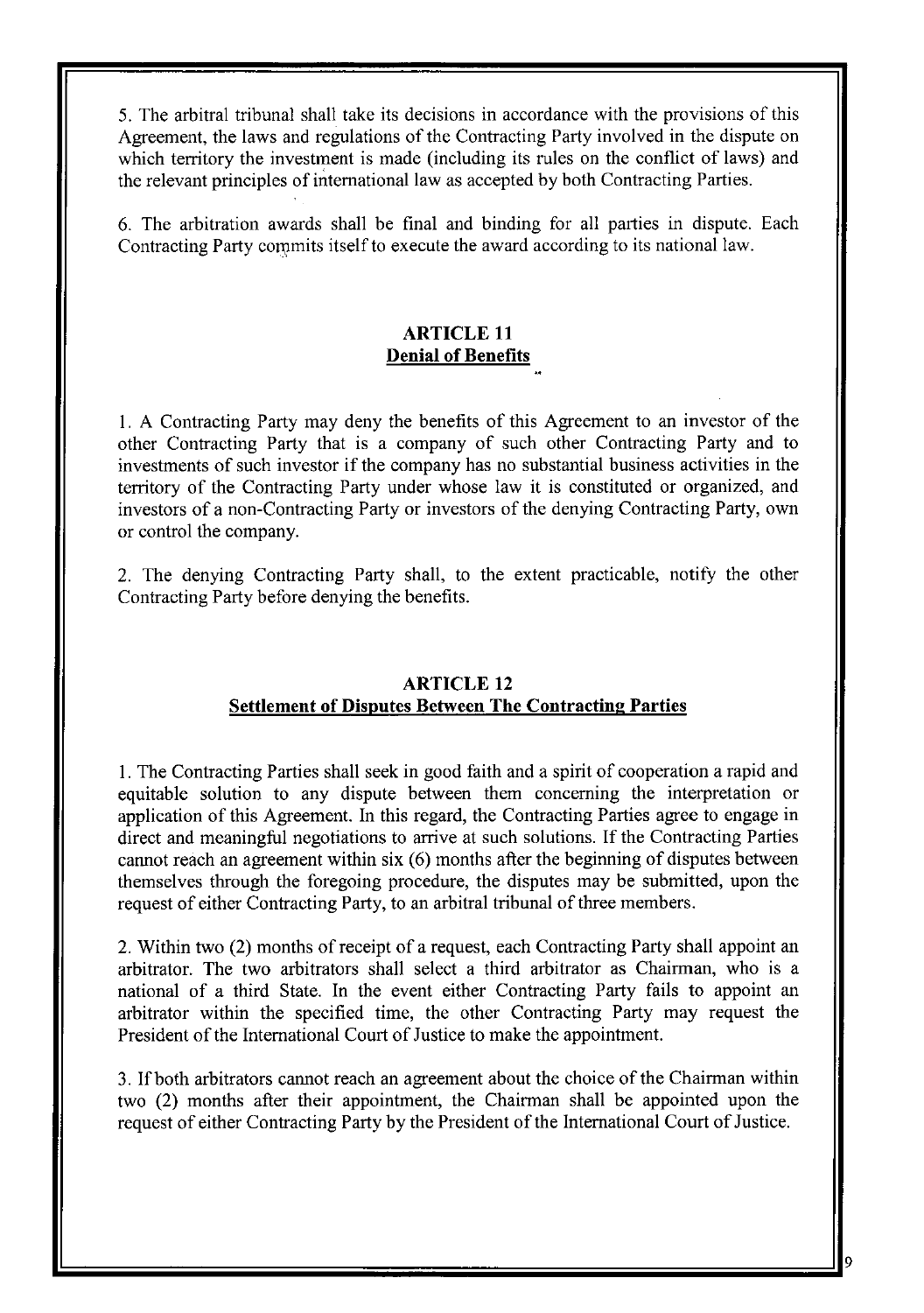4. If, in the cases specified under paragraphs (2) and (3) of this Article, the President of the International Court of Justice is prevented from carrying out the said function or if he is a national of either Contracting Party, the appointment shall be made by the Vice-President, and if the Vice-President is prevented from carrying out the said function or if he is a national of either Contracting Party, the appointment shall be made by the most senior member of the Court who is not a national of either Contracting Party.

5. The tribunal shall have three (3) months from the date of the selection of the Chairman to agree upon rules of procedure consistent with the other provisions of this Agreement. In the absence of such agreement, the tribunal shall request the President of the International Court of Justice to designate rules of procedure, taking into account generally recognized rules of international arbitral procedure.

6. Unless otherwise agreed, all submissions shall be made and all hearings shall be completed within eight (8) months of the date of selection of the Chairman, and the tribunal shall render its decision within two (2) months after the date of the final submissions or the date of the closing of the hearings, whichever is later. The arbitral tribunal shall reach its decisions, which shall be final and binding, by a majority of votes.

7. Expenses incurred by the Chairman, the other arbitrators, and other costs of the proceedings shall be paid for equally by the Contracting Parties. The tribunal may, however, at its discretion, decide that a higher proportion of the costs be paid by one of the Contracting Parties.

8. A dispute shall not be submitted to an international arbitral tribunal under the provisions of this Article, if a dispute on the same matter has been brought before another international arbitral tribunal under the provisions of Article 10 and is still before the tribunal. This will not impair the engagement in direct and meaningful negotiations between both Contracting Parties.

#### **ARTICLE 13 Entry into Force**

1. This Agreement shall enter into force on the date of last notification by the Contracting Parties, in writing and through diplomatic channels, of the completion of the respective internal legal procedures necessary to that effect. It shall remain in force for a period of ten (10) years and shall continue in force unless terminated in accordance with paragraph 2 of this Article.

2. Either Contracting Party may, by giving one year's prior written notice to the other Contracting Party, terminate this Agreement at the end of the initial ten-year period or at any time thereafter.

3. This Agreement may be amended by mutual written consent of the Contracting Parties at any time. The amendments shall enter into force in accordance with the same legal procedure prescribed under the first paragraph of the present Article.